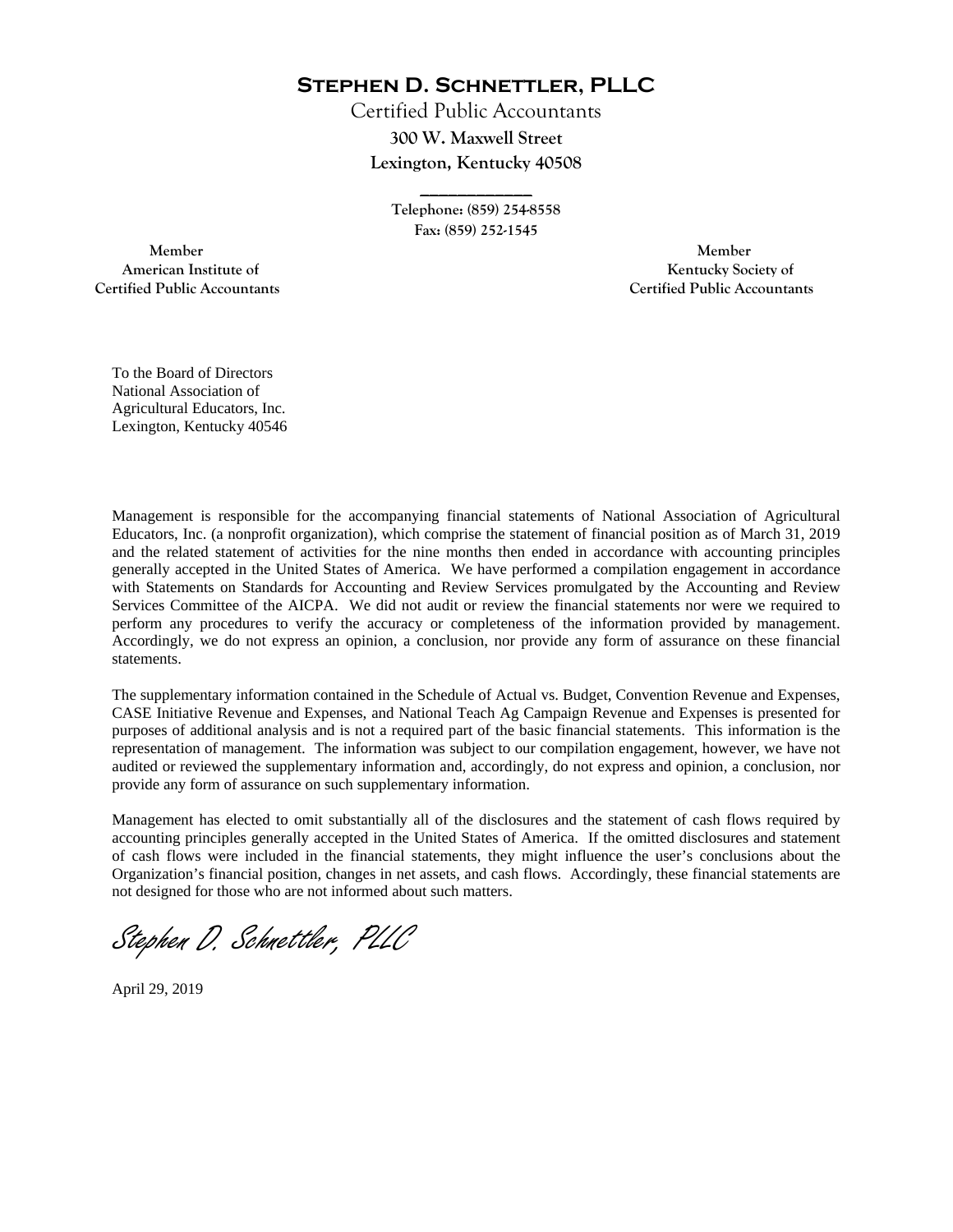# NATIONAL ASSOCIATION OF AGRICULTURAL EDUCATORS, INC. **Statement of Financial Position** March 31, 2019

| <b>ASSETS</b>                            |                 |
|------------------------------------------|-----------------|
| Cash on deposit                          | \$<br>293,421   |
| Investments - operating fund             | 759,651         |
| Investments - life membership fund       | 266,165         |
| Accounts receivable                      | 326,591         |
| Inventory                                | 5,000           |
| Prepaid expenses                         | 2,783           |
| Property and equipment - CASE Initiative | 238             |
| Property and equipment                   | 9,807           |
| <b>TOTAL ASSETS</b>                      | \$<br>1,663,656 |
| <b>LIABILITIES AND NET ASSETS</b>        |                 |
| <b>LIABILITIES</b>                       |                 |
| Accounts payable                         | \$<br>116,685   |
| Accrued leave payable                    | 39,221          |
| Other current liabilities                | 8,443           |
| <b>TOTAL LIABILITIES</b>                 | 164,349         |
| <b>NET ASSETS</b>                        |                 |
| Unrestricted net assets:                 |                 |
| Current operation                        | 988,636         |
| Board designated for special purposes    | 219,275         |
| Temporarily restricted net assets        | (524, 676)      |
| <b>CASE</b> Initiative                   | 816,072         |
| <b>TOTAL NET ASSETS</b>                  | 1,499,307       |
| <b>TOTAL LIABILITIES AND NET ASSETS</b>  | \$<br>1,663,656 |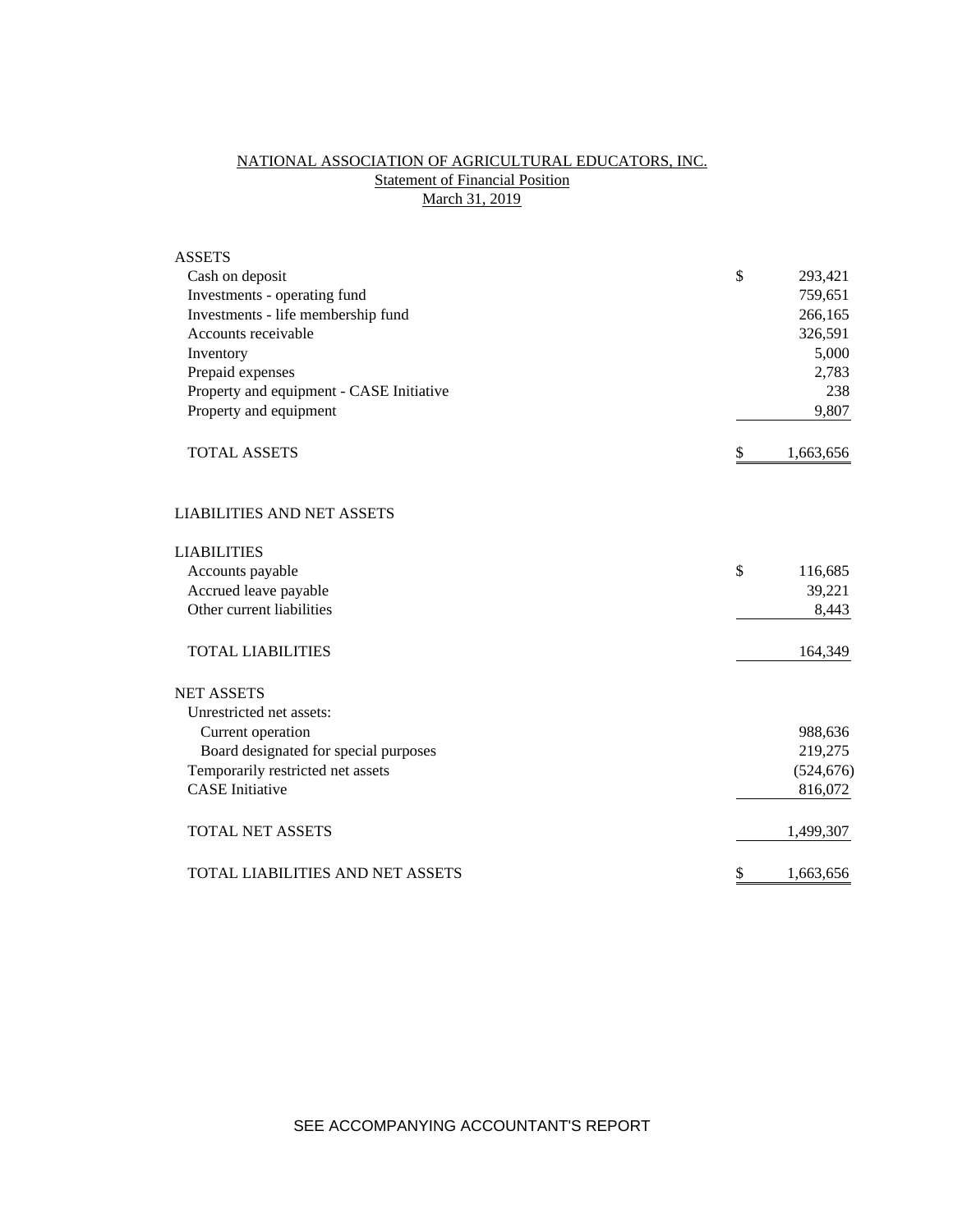### NATIONAL ASSOCIATION OF AGRICULTURAL EDUCATORS, INC. Statement of Activities For the Nine Months Ended March 31, 2019

|                                       |               | Unrestricted |            |                 |               |                |
|---------------------------------------|---------------|--------------|------------|-----------------|---------------|----------------|
|                                       | Current       |              | Board      | Temporarily     | CASE          |                |
|                                       | Operations    |              | Designated | Restricted      | Initiative    | Total          |
| Revenue, Gains and Losses             |               |              |            |                 |               |                |
| Membership dues                       | \$<br>433,615 | -S           | 4,500      | \$              | \$            | \$<br>438,115  |
| Convention registration               | 158,135       |              |            |                 |               | 158,135        |
| Sponsorship and awards                | 27,210        |              |            |                 |               | 27,210         |
| Merchandise sales                     | 6,026         |              |            |                 |               | 6,026          |
| Contributions                         |               |              |            |                 |               |                |
| Net realized and unrealized           |               |              |            |                 |               |                |
| gains (losses) on securities          | (29, 870)     |              |            |                 |               | (29, 870)      |
| Interest and dividends                | 41,821        |              |            |                 |               | 41,821         |
| FFA Foundation projects               | 118,900       |              |            |                 |               | 118,900        |
| <b>CASE</b> Initiative income         |               |              |            |                 | 1,870,683     | 1,870,683      |
| National Teach Ag Campaign Income     |               |              |            | 123,000         |               | 123,000        |
| Other income                          | 280,347       |              |            |                 |               | 280,347        |
| Total Revenue, Gaines and Losses      | 1,036,184     |              | 4,500      | 123,000         | 1,870,683     | 3,034,367      |
| Net Assets Released from Restrictions |               |              |            |                 |               |                |
| Total Revenue, Gains and Losses       |               |              |            |                 |               |                |
| and Reclassifications                 | 1,036,184     |              | 4,500      | 123,000         | 1,870,683     | 3,034,367      |
| Expenses                              |               |              |            |                 |               |                |
| General expenses                      | 646,230       |              |            |                 |               | 646,230        |
| FFA Foundation projects               | 369,600       |              |            |                 |               | 369,600        |
| <b>CASE</b> Initiative expenses       |               |              |            |                 | 1,678,298     | 1,678,298      |
| National Teach Ag Campaign expenses   |               |              |            | 649,226         |               |                |
| Convention expenses                   | 194,643       |              |            |                 |               | 194,643        |
| Total expenses                        | 1,210,473     |              |            | 649,226         | 1,678,298     | 2,888,771      |
| INCREASE (DECREASE) IN NET ASSETS     | (174, 289)    |              | 4,500      | (526, 226)      | 192,385       | (503, 630)     |
| NET ASSETS AT BEGINNING OF PERIOD     | 1,162,925     |              | 214,775    | 1,550           | 623,687       | 2,002,937      |
| NET ASSETS AT END OF PERIOD           | \$<br>988,636 | \$           | 219,275    | (524, 676)<br>S | 816,072<br>\$ | 1,499,307<br>S |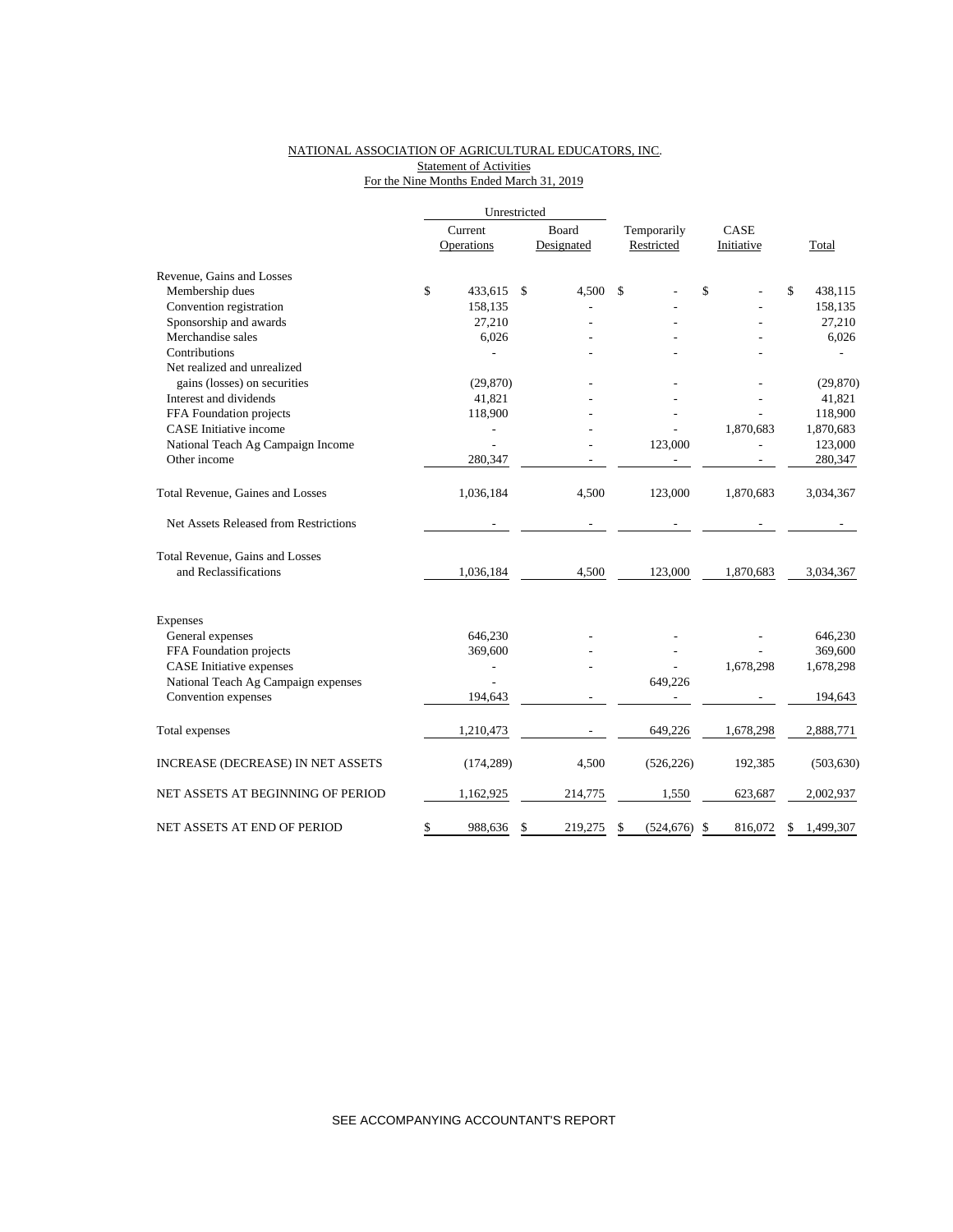## NATIONAL ASSOCIATION OF AGRICULTURAL EDUCATORS, INC. Schedule of Actual vs. Budget

| For the One and Nine Months Ended March 31, 2019 |  |  |  |
|--------------------------------------------------|--|--|--|
|                                                  |  |  |  |

|                                                       |    | <b>MONTH</b><br>ACTUAL |  | <b>MONTH</b><br><b>BUDGET</b> |    | <b>MONTH</b><br>\$VARIANCE | YEAR TO DATE<br>ACTUAL   |  | <b>YEAR</b><br><b>BUDGET</b> | <b>YEAR</b><br><b>\$VARIANCE</b> |            |
|-------------------------------------------------------|----|------------------------|--|-------------------------------|----|----------------------------|--------------------------|--|------------------------------|----------------------------------|------------|
| <b>REVENUE</b>                                        |    |                        |  |                               |    |                            |                          |  |                              |                                  |            |
| Member dues                                           | \$ | $4,440$ \$             |  | 34,023                        | \$ | $(29,583)$ \$              | 426,565 \$               |  | 408,280                      | \$                               | 18,285     |
| Corporate membership dues                             |    | 750                    |  | 1,250                         |    | (500)                      | 11,550                   |  | 15,000                       |                                  | (3,450)    |
| Upper division scholarships                           |    | ÷,                     |  | 1,667                         |    | (1,667)                    | $\sim$                   |  | 20,000                       |                                  | (20,000)   |
| Delmar scholarships                                   |    |                        |  | 625                           |    | (625)                      |                          |  | 7,500                        |                                  | (7,500)    |
| Foundation management fees                            |    | $\overline{a}$         |  | ÷,                            |    | ÷                          |                          |  |                              |                                  |            |
| Interest and dividends                                |    | 1,519                  |  | 2,917                         |    | (1, 398)                   | 32,269                   |  | 35,000                       |                                  | (2,731)    |
| Net realized and unrealized                           |    |                        |  |                               |    |                            |                          |  |                              |                                  |            |
| gains (losses) on securities                          |    | 5,345                  |  |                               |    | 5,345                      | (29, 870)                |  |                              |                                  | (29, 870)  |
| Merchandise sales                                     |    | 173                    |  | 500                           |    | (327)                      | 6,026                    |  | 6,000                        |                                  | 26         |
| Investment income, Life Fund                          |    | 502                    |  | 1,000                         |    | (498)                      | 9,552                    |  | 12,000                       |                                  | (2, 448)   |
| Contributions, Legislative Fund                       |    | ÷,                     |  | ÷.                            |    |                            |                          |  |                              |                                  |            |
| Miscellaneous income                                  |    | ÷,                     |  | 750                           |    | (750)                      | 4,859                    |  | 9,000                        |                                  | (4, 141)   |
| Scholarship raffle proceeds                           |    |                        |  | ÷,                            |    | $\bar{a}$                  |                          |  |                              |                                  |            |
| Student teacher scholarship revenue                   |    | ÷,                     |  |                               |    | $\sim$                     | ä,                       |  |                              |                                  | $\sim$     |
| Teacher crisis fund                                   |    | 10                     |  |                               |    | 10                         | 12,213                   |  |                              |                                  | 12,213     |
| <b>BFRDP</b> Grant                                    |    | L,                     |  | ÷,                            |    | $\overline{\phantom{0}}$   | $\sim$                   |  |                              |                                  | $\omega$   |
| AEM business manager stipend                          |    | $\blacksquare$         |  | 333                           |    | (333)                      |                          |  | 4,000                        |                                  | (4,000)    |
| Nat'l Agriscience Teacher Ambassadors                 |    | ÷                      |  | 13,667                        |    | (13,667)                   | 212,000                  |  | 164,000                      |                                  | 48,000     |
| NPS National Ag Ed leadership dinner                  |    |                        |  | 352                           |    | (352)                      |                          |  | 4,225                        |                                  | (4,225)    |
| CASE Initiative management fee                        |    | L,                     |  | 2,000                         |    | (2,000)                    |                          |  | 24,000                       |                                  | (24,000)   |
| Council MMM management fee                            |    |                        |  | 417                           |    | (417)                      |                          |  | 5,000                        |                                  | (5,000)    |
| Teach AG non-foundation revenue                       |    | 50                     |  | $\bar{\phantom{a}}$           |    | 50                         | 2,687                    |  |                              |                                  | 2,687      |
| FFA Foundation project - TTTK                         |    |                        |  | 5,467                         |    | (5, 467)                   | 65,600                   |  | 65,600                       |                                  |            |
| FFA Foundation project - OPAP                         |    |                        |  | 1,252                         |    | (1,252)                    | $\overline{\phantom{a}}$ |  | 15,025                       |                                  | (15,025)   |
| FFA Foundation project - OMSP                         |    |                        |  | 1,298                         |    | (1,298)                    |                          |  | 15,580                       |                                  | (15,580)   |
| FFA Foundation project - OT                           |    |                        |  | 1,298                         |    | (1,298)                    | 7,380                    |  | 15,580                       |                                  | (8,200)    |
| FFA Foundation project - OYM                          |    |                        |  | 1,367                         |    | (1, 367)                   |                          |  | 16,400                       |                                  | (16, 400)  |
| FFA Foundation project - Lifetime Achievement         |    |                        |  | 410                           |    | (410)                      | $\blacksquare$           |  | 4,920                        |                                  | (4,920)    |
| FFA Foundation project - Outstanding Service Citation |    |                        |  | L,                            |    | ÷,                         |                          |  |                              |                                  |            |
| FFA Foundation teacher workshop                       |    |                        |  | ٠                             |    | $\overline{a}$             |                          |  |                              |                                  |            |
| FFA Foundation upper division scholarships            |    |                        |  |                               |    |                            |                          |  |                              |                                  |            |
| FFA Foundation Agriscience Initiative                 |    |                        |  | 2,050                         |    | (2,050)                    | $\overline{\phantom{a}}$ |  | 24,600                       |                                  | (24, 600)  |
| FFA Foundation NATAA/NAII                             |    |                        |  |                               |    |                            |                          |  |                              |                                  |            |
| FFA Foundation project - XLR8                         |    |                        |  | 6,567                         |    | (6, 567)                   | 41,000                   |  | 78,800                       |                                  | (37,800)   |
| FFA Foundation communities of practice                |    | $\overline{a}$         |  | 5,600                         |    | (5,600)                    | 4,920                    |  | 67,200                       |                                  | (62, 280)  |
| FFA Foundation convention internet lounge             |    |                        |  |                               |    |                            |                          |  |                              |                                  | $\sim$     |
| CASE Initiative net income                            |    | (49, 553)              |  | 3,966                         |    | (53, 519)                  | 192,385                  |  | 47,583                       |                                  | 144,802    |
| Convention net income                                 |    |                        |  | 5,996                         |    | (5,996)                    | 39,290                   |  | 71,950                       |                                  | (32,660)   |
| National Teach Ag Campaign net income                 |    | (33, 665)              |  | 6,250                         |    | (39, 915)                  | (526, 226)               |  | 75,000                       |                                  | (601, 226) |
| TOTAL REVENUE                                         |    | (70, 429)              |  | 101,022                       |    | (171, 451)                 | 512,200                  |  | 1,212,243                    |                                  | (700, 043) |
| <b>EXPENSES</b>                                       |    |                        |  |                               |    |                            |                          |  |                              |                                  |            |
| Salaries                                              |    | 35,887                 |  | 32,500                        |    | 3,387                      | 349,297                  |  | 390,000                      |                                  | (40,703)   |
| Taxes and benefits                                    |    | 5,318                  |  | 9,151                         |    | (3,833)                    | 68,574                   |  | 109,815                      |                                  | (41,241)   |
| Computer service                                      |    | 1,125                  |  | 1,667                         |    | (542)                      | 11,100                   |  | 20,000                       |                                  | (8,900)    |
| Telephone                                             |    | 555                    |  | 500                           |    | 55                         | 3,343                    |  | 6,000                        |                                  | (2,657)    |
| Accounting                                            |    | 700                    |  | 1,367                         |    | (667)                      | 14,800                   |  | 16,400                       |                                  | (1,600)    |
| Depreciation                                          |    | 354                    |  | 333                           |    | 21                         | 3,090                    |  | 4,000                        |                                  | (910)      |
| Rent                                                  |    | $\omega_{\rm c}$       |  | 838                           |    | (838)                      | $\omega_{\rm c}$         |  | 10,050                       |                                  | (10,050)   |
| Insurance                                             |    | 86                     |  | 1,000                         |    | (914)                      | 7,447                    |  | 12,000                       |                                  | (4, 553)   |
| Legal                                                 |    | $\blacksquare$         |  | 83                            |    | (83)                       |                          |  | 1,000                        |                                  | (1,000)    |
| Office Supplies                                       |    | 416                    |  | 1,083                         |    | (667)                      | 10,755                   |  | 13,000                       |                                  | (2,245)    |
| Bank charges and investment fees                      |    | $\omega$               |  | 8                             |    | (8)                        | 7,124                    |  | 100                          |                                  | 7,024      |
| Printing, general                                     |    | $\blacksquare$         |  | 250                           |    | (250)                      | 885                      |  | 3,000                        |                                  | (2,115)    |
| Staff training                                        |    | 254                    |  | 83                            |    | 171                        | 462                      |  | 1,000                        |                                  | (538)      |
| Taxes and licenses                                    |    | $\Box$                 |  | $\overline{4}$                |    | (4)                        | 273                      |  | 50                           |                                  | 223        |
| Membership and contributions                          |    | 595                    |  | 1,667                         |    | (1,072)                    | 13,646                   |  | 20,000                       |                                  | (6, 354)   |
| Travel, staff                                         |    | 1,280                  |  | 2,917                         |    | (1,637)                    | 16,144                   |  | 35,000                       |                                  | (18, 856)  |
| Promotion and marketing                               |    | 10                     |  | 2,083                         |    | (2,073)                    | 14,642                   |  | 25,000                       |                                  | (10, 358)  |

(Continued)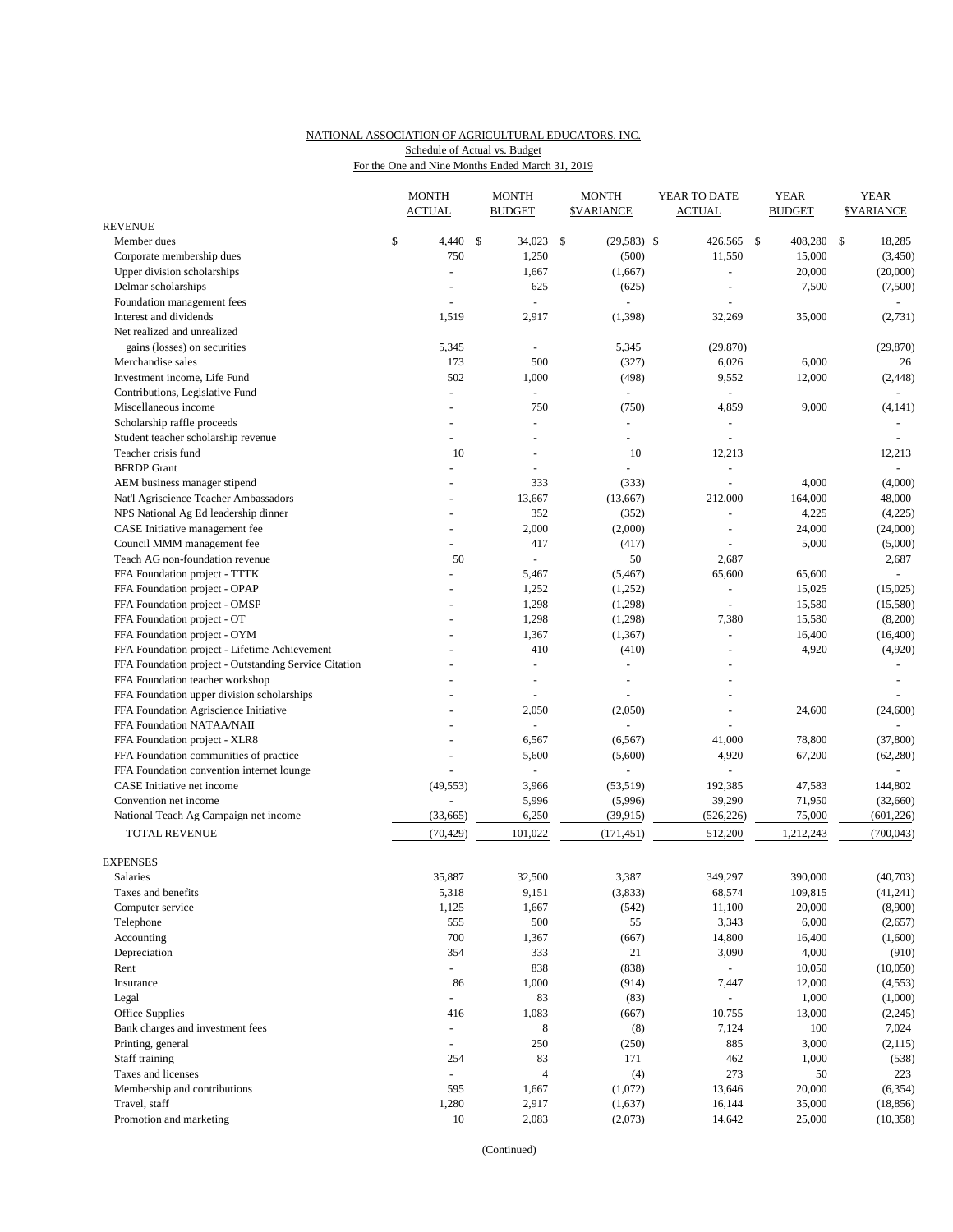#### NATIONAL ASSOCIATION OF AGRICULTURAL EDUCATORS, INC. For the One and Nine Months Ended March 31, 2019 Schedule of Actual vs. Budget

|                                                       | <b>MONTH</b><br><b>ACTUAL</b> | <b>MONTH</b><br><b>BUDGET</b> | <b>MONTH</b><br><b>\$VARIANCE</b> | YEAR TO DATE<br><b>ACTUAL</b> | <b>YEAR</b><br><b>BUDGET</b> | <b>YEAR</b><br><b>\$VARIANCE</b> |
|-------------------------------------------------------|-------------------------------|-------------------------------|-----------------------------------|-------------------------------|------------------------------|----------------------------------|
|                                                       |                               |                               |                                   |                               |                              |                                  |
| Merchandise and diaries                               | 30                            | 417                           | (387)                             | 5,974                         | 5,000                        | 974                              |
| Photocopying                                          |                               | 8                             | (8)                               |                               | 100                          | (100)                            |
| Postage, general                                      | 390                           | 667                           | (277)                             | 7,422                         | 8,000                        | (578)                            |
| Professional liability insurance                      | $\overline{a}$                | 3,285                         | (3,285)                           | 40,830                        | 39,425                       | 1,405                            |
| Public relations                                      |                               | 83                            | (83)                              | 576                           | 1,000                        | (424)                            |
| Delmar scholarships                                   | ÷,                            | 625                           | (625)                             |                               | 7,500                        | (7,500)                          |
| Travel, regional secretaries                          | $\overline{a}$                | 1,500                         | (1,500)                           | 12,732                        | 18,000                       | (5,268)                          |
| Travel, board of directors                            | 6,842                         | 3,333                         | 3,509                             | 25,069                        | 40,000                       | (14, 931)                        |
| FFA Foundation project - TTTK                         | ÷,                            | 3,333                         | (3, 333)                          | 58,527                        | 40,000                       | 18,527                           |
| FFA Foundation project - OPAP                         |                               | 750                           | (750)                             | 11,202                        | 9,000                        | 2,202                            |
| FFA Foundation project - OMSP                         |                               | 750                           | (750)                             | 10,907                        | 9,000                        | 1,907                            |
| FFA Foundation project - OT                           |                               | 750                           | (750)                             | 11,952                        | 9,000                        | 2,952                            |
| FFA Foundation project - OECT                         |                               | 750                           | (750)                             | 10,536                        | 9,000                        | 1,536                            |
| FFA Foundation project - Lifetime achievement         |                               | 208                           | (208)                             | 2,024                         | 2,500                        | (476)                            |
| FFA Foundation project - Outstanding service citation |                               | $\overline{\phantom{a}}$      | ä,                                | 1,900                         |                              | 1,900                            |
| FFA Foundation teacher workshop                       |                               | $\blacksquare$                | $\sim$                            | ÷,                            |                              | $\overline{\phantom{a}}$         |
| FFA Foundation Regional Grants                        |                               | $\overline{a}$                |                                   | $\overline{a}$                |                              | ÷                                |
| FFA Foundation Agrisciense Initiative                 |                               | 1,667                         | (1,667)                           | L,                            | 20,000                       | (20,000)                         |
| FFA Foundation XLR8                                   | 2,709                         | 3,333                         | (624)                             | 50,922                        | 40,000                       | 10,922                           |
| FFA Foundation convention internet lounge             | $\overline{a}$                | $\overline{a}$                | $\overline{a}$                    | ÷                             |                              |                                  |
| NPS Ag Ed Leadership dinner                           |                               | 352                           | (352)                             | $\bar{\phantom{a}}$           | 4,225                        | (4,225)                          |
| Upper division scholarships                           |                               | 1,667                         | (1,667)                           | 30,000                        | 20,000                       | 10,000                           |
| <b>TTTK</b>                                           |                               | L.                            |                                   | $\overline{a}$                |                              | $\overline{a}$                   |
| <b>NATAA</b>                                          |                               | 10,833                        | (10, 833)                         | 116,320                       | 130,000                      | (13,680)                         |
| Regional grants                                       |                               |                               |                                   |                               |                              |                                  |
| NPS expense                                           |                               | 417                           | (417)                             | 5,750                         | 5,000                        | 750                              |
| Webinar expense                                       | $\overline{a}$                | 42                            | (42)                              | 303                           | 500                          | (197)                            |
| Teacher crisis fund                                   | 500                           | L,                            | 500                               | 14,850                        |                              | 14,850                           |
| Communities of practice expense                       | L.                            | 3,167                         | (3,167)                           | 40,910                        | 38,000                       | 2,910                            |
| Substitute teacher hire behinds                       | ÷                             | 42                            | (42)                              |                               | 500                          | (500)                            |
| Website                                               | 8                             | 1,500                         | (1, 492)                          | 1,508                         | 18,000                       | (16, 492)                        |
| NATAA stipends                                        | L.                            |                               |                                   | 18,650                        | $\overline{a}$               | 18,650                           |
| <b>TTTK</b> stipends                                  |                               |                               |                                   | 1,000                         | ÷,                           | 1,000                            |
| XLR8 stipends                                         |                               |                               |                                   | 1,750                         |                              | 1,750                            |
| <b>BFRDP</b> expense                                  |                               |                               |                                   | $\overline{\phantom{a}}$      | $\bar{a}$                    | $\blacksquare$                   |
| <b>BFPD</b> contract labor                            |                               |                               |                                   | $\overline{a}$                |                              | $\overline{a}$                   |
| Credit card expense                                   | 269                           | 333                           | (64)                              | 7,032                         | 4,000                        | 3,032                            |
| Storage                                               | ä,                            |                               |                                   | 2,269                         |                              | 2,269                            |
| Professional development                              | L,                            |                               |                                   | 373                           | ÷,                           | 373                              |
| Ag ed opportuinty fund                                |                               |                               |                                   |                               |                              |                                  |
| Miscellaneous                                         |                               |                               |                                   | 2,960                         | L,                           | 2,960                            |
| TOTAL EXPENSES                                        | 57,328                        | 95,346                        | (38, 018)                         | 1,015,830                     | 1,144,165                    | (128, 335)                       |
| NET INCOME (LOSS)                                     | (127, 757)<br>\$              | \$<br>5,676                   | \$<br>(133, 433)                  | - \$<br>(503, 630)            | <sup>\$</sup><br>68,078      | \$<br>(571, 708)                 |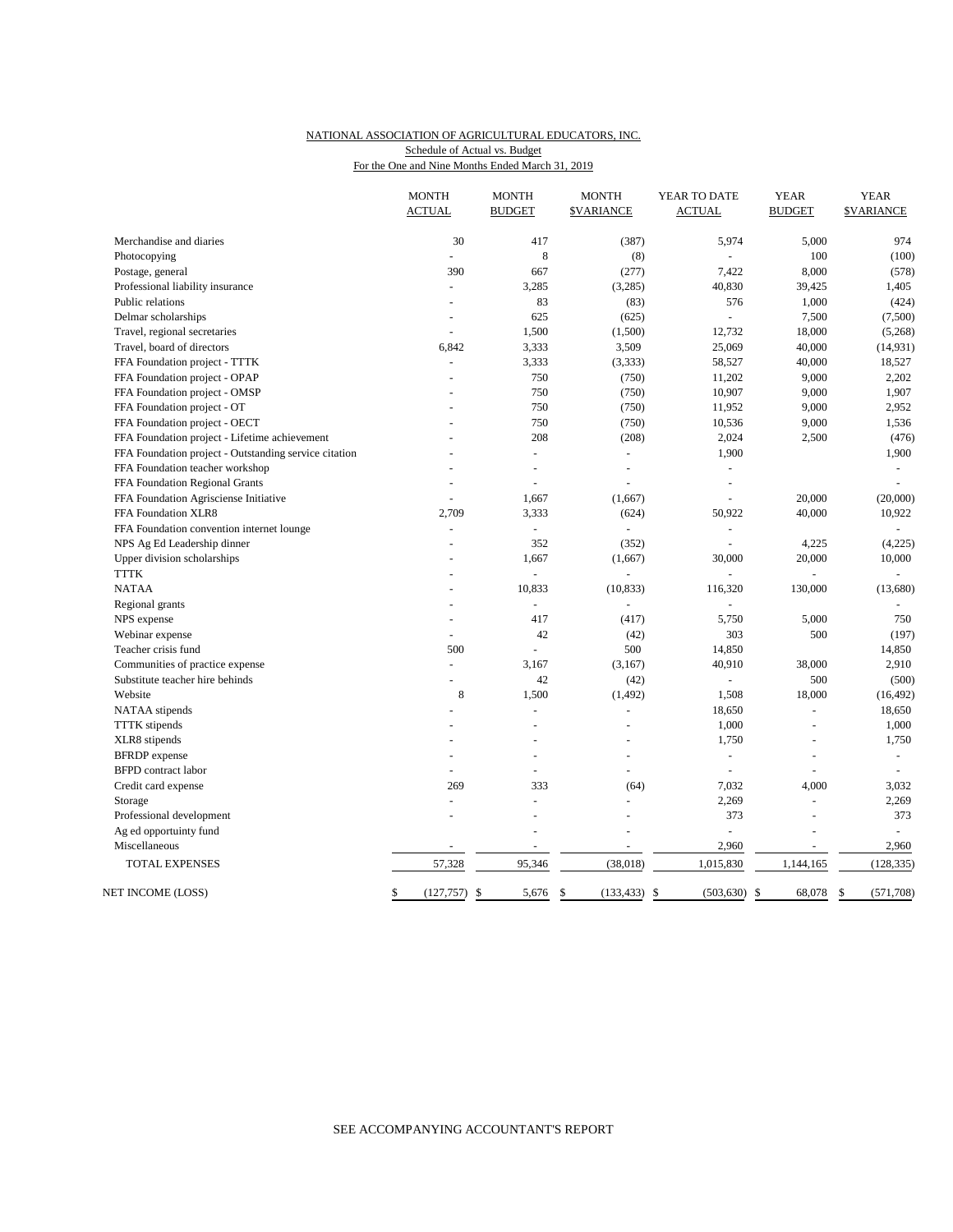#### NATIONAL ASSOCIATION OF AGRICULTURAL EDUCATORS, INC. Schedule of Convention Revenue and Expenses For the One and Nine Months Ended March 31, 2019

| <b>REVENUE</b>                            | <b>MONTH</b><br><b>ACTUAL</b> | <b>MONTH</b><br><b>BUDGET</b> |               | <b>MONTH</b><br><b>SVARIANCE</b> | YEAR TO DATE<br><b>ACTUAL</b> |    | <b>YEAR</b><br><b>BUDGET</b> |    | <b>YEAR</b><br><b>SVARIANCE</b> |
|-------------------------------------------|-------------------------------|-------------------------------|---------------|----------------------------------|-------------------------------|----|------------------------------|----|---------------------------------|
| Convention, registration                  | \$                            | \$<br>10,583                  | <sup>\$</sup> | $(10,583)$ \$                    | 158,135 \$                    |    | 127,000                      | \$ | 31,135                          |
| Convention, trade show                    |                               |                               |               |                                  |                               |    |                              |    |                                 |
|                                           |                               | 5.417                         |               |                                  | 2,100                         |    |                              |    | 2,100                           |
| Convention, sponsorships - FFA Foundation |                               |                               |               | (5, 417)                         | 46,488                        |    | 65,000                       |    | (18, 512)                       |
| Convention, host state social             |                               |                               |               |                                  |                               |    |                              |    |                                 |
| Convention, sponsorships                  |                               | 1,667                         |               | (1,667)                          | 27,210                        |    | 20,000                       |    | 7,210                           |
| <b>TOTAL REVENUE</b>                      |                               | 17,667                        |               | (17, 667)                        | 233,933                       |    | 212,000                      |    | 21,933                          |
| <b>EXPENSES</b>                           |                               |                               |               |                                  |                               |    |                              |    |                                 |
| Convention, plaques and trophies          |                               | 167                           |               | (167)                            | 1,404                         |    | 2,000                        |    | (596)                           |
| Convention, printing                      |                               |                               |               | ٠                                | 3,696                         |    |                              |    | 3,696                           |
| Convention, awards                        |                               | 750                           |               | (750)                            | 10,210                        |    | 9,000                        |    | 1,210                           |
| Convention, miscellaneous                 |                               |                               |               | $\overline{\phantom{a}}$         | 1,801                         |    | ×.                           |    | 1,801                           |
| Convention, meal functions                |                               | 125                           |               | (125)                            |                               |    | 1,500                        |    | (1,500)                         |
| Convention, promotion and marketing       |                               | 417                           |               | (417)                            | 12,670                        |    | 5,000                        |    | 7,670                           |
| Convention, postage and shipping          |                               | 333                           |               | (333)                            | 7.234                         |    | 4.000                        |    | 3,234                           |
| Convention, equipment rental              |                               | 2,000                         |               | (2,000)                          | 46,688                        |    | 24,000                       |    | 22,688                          |
| Convention, host state social             |                               |                               |               |                                  |                               |    |                              |    |                                 |
| Convention, committee expense             |                               | 379                           |               | (379)                            | 3,350                         |    | 4,550                        |    | (1,200)                         |
| Convention, sponsorships - FFA Foundation |                               | 4,583                         |               | (4,583)                          | 65,375                        |    | 55,000                       |    | 10,375                          |
| Convention, travel/board of directors     |                               | 1,917                         |               | (1,917)                          | 21,662                        |    | 23,000                       |    | (1,338)                         |
| Convention, staff travel                  |                               | 1,000                         |               | (1,000)                          | 20,553                        |    | 12,000                       |    | 8,553                           |
| <b>TOTAL EXPENSES</b>                     |                               | 11,671                        |               | (11,671)                         | 194,643                       |    | 140,050                      |    | 54,593                          |
| <b>NET INCOME (LOSS)</b>                  | \$                            | \$<br>5,996                   | -S            | (5,996)                          | \$<br>39.290                  | -S | 71,950                       | S. | (32,660)                        |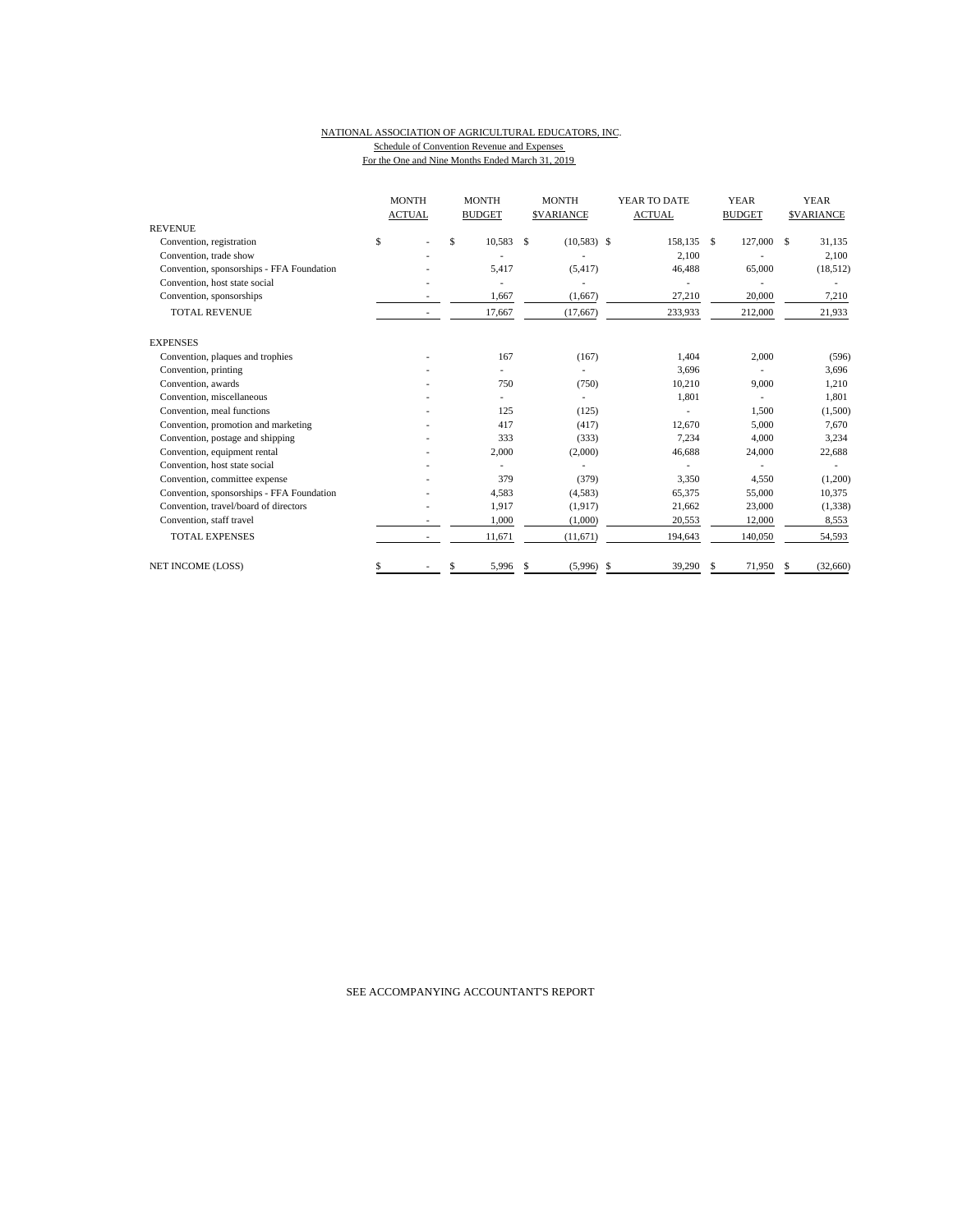### NATIONAL ASSOCIATION OF AGRICULTURAL EDUCATORS, INC. Schedule of CASE Initiative Revenue and Expenses

For the One and Nine Months Ended March 31, 2019

|                                     | <b>MONTH</b><br><b>ACTUAL</b> | <b>MONTH</b><br><b>MONTH</b><br>YEAR TO DATE<br><b>\$VARIANCE</b><br><b>ACTUAL</b><br><b>BUDGET</b> |                          |                                    | <b>YEAR</b><br><b>BUDGET</b>        | <b>YEAR</b><br><b>SVARIANCE</b>   |
|-------------------------------------|-------------------------------|-----------------------------------------------------------------------------------------------------|--------------------------|------------------------------------|-------------------------------------|-----------------------------------|
| <b>REVENUE</b>                      |                               |                                                                                                     |                          |                                    |                                     |                                   |
| CI fee revenue                      | \$<br>700                     | 51,000 \$                                                                                           | $(50,300)$ \$            | 501,157 \$                         | 612,000 \$                          | (110, 843)                        |
| <b>USDA NIFA PD-STEP 18</b>         |                               | 7,083                                                                                               | (7,083)                  | 85,483                             | 85,000                              | 483                               |
| Vernier revenue                     | 64,823                        | 53,333                                                                                              | 11,490                   | 884,212                            | 640,000                             | 244,212                           |
| NewByte revenue                     | 399                           | 375                                                                                                 | 24                       | 5,455                              | 4,500                               | 955                               |
| Vendor - Bio-Rad                    | ٠                             | 417                                                                                                 | (417)                    | ÷,                                 | 5,000                               | (5,000)                           |
| Field test fees                     | ٠                             | ÷,                                                                                                  | ÷,                       | ä,                                 | ä,                                  | ÷.                                |
| <b>NRES</b><br>APT revenue          | 162                           | J.                                                                                                  | ÷,<br>162                | $\overline{a}$<br>6,806            |                                     | ÷,                                |
| ASP                                 |                               |                                                                                                     |                          |                                    |                                     | 6,806                             |
| <b>ESI</b>                          |                               | $\overline{\phantom{a}}$                                                                            | $\overline{\phantom{a}}$ | L,                                 |                                     |                                   |
| <b>MSA</b> Revenue                  | ÷,<br>٠                       |                                                                                                     | $\overline{a}$           | L,                                 | L,                                  | ٠                                 |
| ABF                                 |                               | 4,367                                                                                               | (4, 367)                 | 55,938                             | 52,398                              | 3,540                             |
| <b>ARD CI Revenue</b>               | ÷,<br>÷,                      | 8,583<br>$\overline{a}$                                                                             | (8,583)                  | 62,500<br>7,200                    | 103,000<br>$\overline{\phantom{a}}$ | (40, 500)                         |
|                                     |                               | i,                                                                                                  | $\overline{\phantom{a}}$ | L,                                 | $\frac{1}{2}$                       | 7,200<br>$\overline{\phantom{a}}$ |
| Capstone Revenue                    | 13,000                        |                                                                                                     | 10,917                   |                                    | 25,000                              |                                   |
| Cengage revenue                     | ÷,                            | 2,083                                                                                               |                          | 104,938                            |                                     | 79,938                            |
| Ward's revenue                      |                               | 1,167                                                                                               | (1,167)                  | 23,641<br>$\overline{\phantom{a}}$ | 14,000                              | 9,641                             |
| FSS revenue<br>MidSch               | ÷,<br>÷,                      | $\overline{\phantom{a}}$<br>4,783                                                                   | ÷,                       | 57,400                             | $\overline{\phantom{a}}$<br>57,400  | $\overline{\phantom{a}}$<br>٠     |
| Sustain revenue                     |                               | 3,750                                                                                               | (4,783)                  | 45,000                             | 45,000                              |                                   |
| G.W. Pubs revenue                   |                               | $\mathcal{L}_{\mathcal{A}}$                                                                         | (3,750)<br>L,            |                                    | $\frac{1}{2}$                       |                                   |
| Online                              | 1,938                         |                                                                                                     |                          | 2,017                              |                                     | 2,017                             |
| Merchandise                         |                               | 3,000<br>٠                                                                                          | (1,062)                  | 26,723                             | 36,000<br>ä,                        | (9,277)                           |
| Course downloads                    | $\overline{\phantom{a}}$      |                                                                                                     | $\overline{a}$           | 88                                 |                                     | 88                                |
|                                     | 150                           | $\overline{\phantom{a}}$                                                                            | 150                      | 2,125                              | $\overline{\phantom{a}}$            | 2,125                             |
| TOTAL REVENUE                       | 81,172                        | 139,941                                                                                             | (58, 769)                | 1,870,683                          | 1,679,298                           | 191,385                           |
| <b>EXPENSES</b>                     |                               |                                                                                                     |                          |                                    |                                     |                                   |
| Travel                              | 16,179                        | 3,875                                                                                               | 12,304                   | 30,679                             | 46,500                              | (15, 821)                         |
| Travel - staff                      | 1,679                         | 2,208                                                                                               | (529)                    | 27,308                             | 26,500                              | 808                               |
| Salary                              | 7,890                         | 6,833                                                                                               | 1,057                    | 66,539                             | 82,000                              | (15, 461)                         |
| Taxes and benefits                  | 1,393                         | 2,083                                                                                               | (690)                    | 3,846                              | 25,000                              | (21, 154)                         |
| Contract labor                      | 29,600                        | 35,792                                                                                              | (6, 192)                 | 278,092                            | 429,500                             | (151, 408)                        |
| Supplies                            | 11                            | 479                                                                                                 | (468)                    | 243                                | 5,750                               | (5,507)                           |
| Merchandise                         | ä,                            | $\overline{\phantom{a}}$                                                                            | $\sim$                   | $\overline{a}$                     | $\sim$                              | ÷                                 |
| Promotion                           | ÷,                            | 808                                                                                                 | (808)                    | 5,378                              | 9,700                               | (4, 322)                          |
| Printing                            | 572                           | 458                                                                                                 | 114                      | 772                                | 5,500                               | (4, 728)                          |
| Postage                             | 82                            | 121                                                                                                 | (39)                     | 1,581                              | 1,450                               | 131                               |
| Technology                          | 511                           | 458                                                                                                 | 53                       | 7,040                              | 5,500                               | 1,540                             |
| Management fee                      | ÷.                            | 2,000                                                                                               | (2,000)                  | ä,                                 | 24,000                              | (24,000)                          |
| Vernier                             | 60,475                        | 46,400                                                                                              | 14,075                   | 788,831                            | 556,800                             | 232,031                           |
| NewByte                             | ÷,                            | 214                                                                                                 | (214)                    | 2,553                              | 2,565                               | (12)                              |
| Bio-Rad                             | $\overline{a}$                | $\frac{1}{2}$                                                                                       | $\overline{\phantom{a}}$ | ÷,                                 | $\overline{\phantom{a}}$            | $\overline{\phantom{a}}$          |
| Legal and profesional               |                               | 183                                                                                                 | (183)                    | 770                                | 2,200                               | (1, 430)                          |
| Lead teacher orientation            | ä,                            | 5,513                                                                                               | (5,513)                  | L,                                 | 66,150                              | (66, 150)                         |
| Lead teacher stipends               | ä,                            | 17,500                                                                                              | (17,500)                 | 95,900                             | 210,000                             | (114, 100)                        |
| Field test                          | ÷,                            | ٠                                                                                                   | $\overline{a}$           | ä,                                 | $\overline{\phantom{a}}$            | ÷.                                |
| Institute expense                   | 150                           | J.                                                                                                  | 150                      | 225,529                            | L,                                  | 225,529                           |
| <b>USDA NIFA PD-STEP 18</b>         | ä,                            | 6,883                                                                                               | (6,883)                  | 17,842                             | 82,600                              | (64, 758)                         |
| <b>NRES</b>                         |                               |                                                                                                     |                          |                                    |                                     |                                   |
| FSS                                 |                               |                                                                                                     |                          | ÷,                                 |                                     |                                   |
| APT                                 | 409                           |                                                                                                     | 409                      | 5,719                              |                                     | 5,719                             |
| <b>ARD</b>                          |                               |                                                                                                     |                          | ٠                                  |                                     | $\overline{\phantom{a}}$          |
| ESI                                 |                               |                                                                                                     |                          | ä,                                 |                                     | $\overline{\phantom{a}}$          |
| <b>MSA</b>                          |                               |                                                                                                     |                          | 15,886                             |                                     | 15,886                            |
| ABF                                 |                               |                                                                                                     |                          | L,                                 |                                     | $\overline{\phantom{a}}$          |
| <b>ARDCI</b>                        |                               |                                                                                                     |                          | 2,059                              |                                     | 2,059                             |
| G.W. Publisher                      |                               |                                                                                                     |                          | 1,663                              |                                     | 1,663                             |
| Sustain expense                     |                               | 708                                                                                                 | (708)                    | 9,000                              | 8,500                               | 500                               |
| Online expense                      |                               | 1,667                                                                                               | (1,667)                  | $\overline{a}$                     | 20,000                              | (20,000)                          |
|                                     | 11,765                        | 1,792                                                                                               | 9,973                    | 90,983                             | 21,500                              | 69,483                            |
| Cengage<br>CI Mentor contract labor |                               | J.                                                                                                  |                          |                                    |                                     |                                   |
| CI mentor                           |                               |                                                                                                     |                          |                                    |                                     | $\overline{a}$                    |
|                                     | 9                             | ÷.                                                                                                  | 9                        | 85                                 | ä,                                  |                                   |
| Depreciation                        |                               |                                                                                                     |                          |                                    |                                     | 85                                |
| TOTAL EXPENSES                      | 130,725                       | 135,975                                                                                             | (5,250)                  | 1,678,298                          | 1,631,715                           | 46,583                            |
| NET INCOME (LOSS)                   | \$<br>(49, 553)               | 3,966<br>\$                                                                                         | \$<br>(53, 519)          | 192,385<br>\$                      | 47,583<br>\$                        | 144,802<br>\$                     |